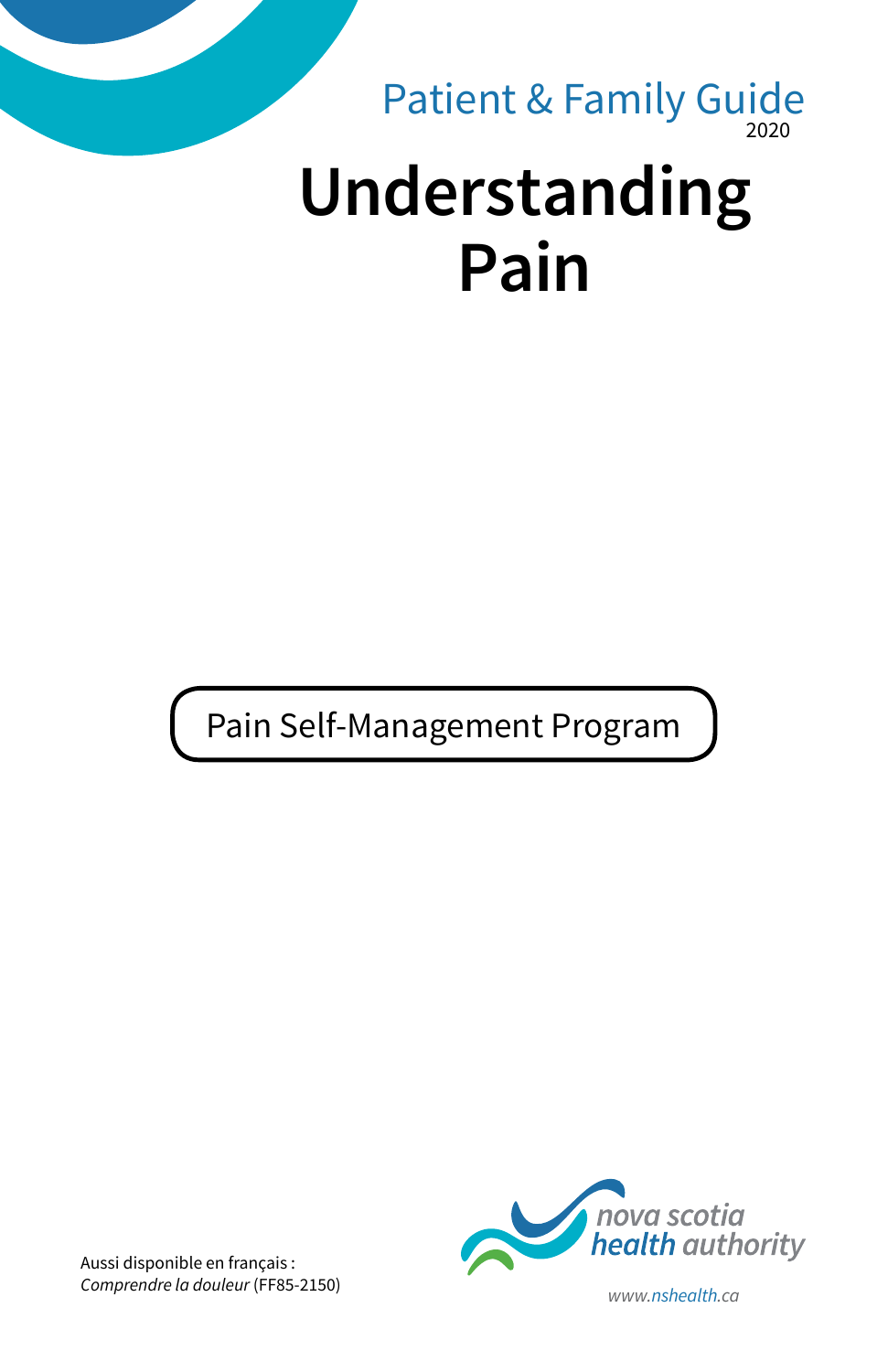# **Understanding Pain**

## **What is pain?**

Experiencing some pain in life is normal. The feeling of pain is personal and real. Everyone has felt pain at some time in their life. We may use words like burning, sharp, dull, or aching to describe pain. These words describe the physical feelings of pain. But pain affects other parts of our lives too. It affects how we feel, what we do, and how we see ourselves.

To understand pain, we have to understand how the nervous system works.

### **Understanding short-term pain**

**Pain is part of an alarm system your brain uses to help keep you safe.** When you slam your thumb in a car door, an electrical impulse travels along nerves to your brain. These impulses are **your body's way of warning the brain of possible danger**. The brain decodes the message and decides if there is a threat.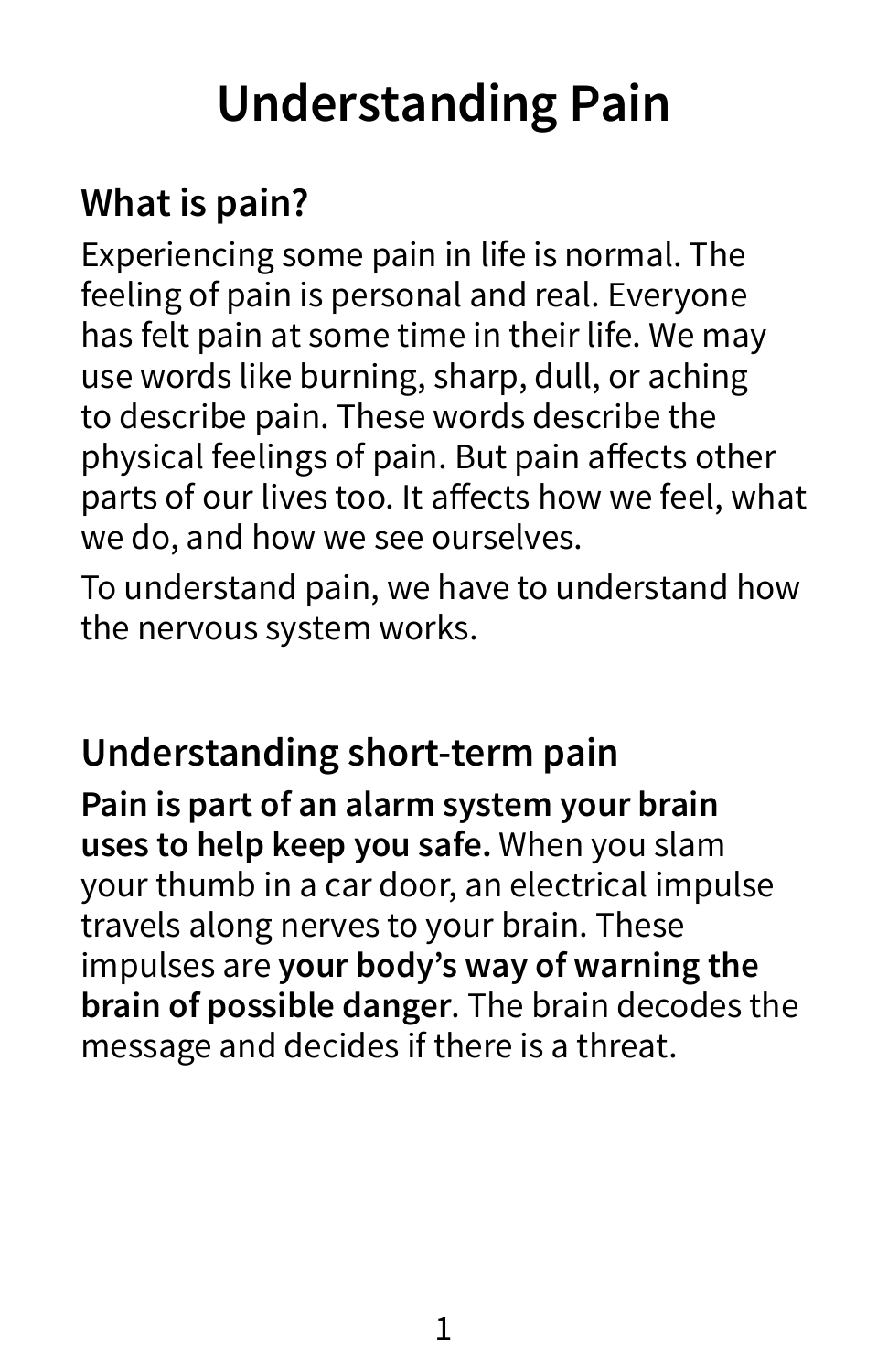If your brain decides there is a threat, you will feel pain. This helps you to do things differently like:

- › protect your body.
- › rest your injured body part.
- › do less activities.

These actions let the injury heal. As your injury heals, you will have less pain. Healing time depends on the type of injury. Most healing happens within the first 6 weeks. Healing is usually finished by 3 to 6 months.

# **Understanding long-term pain**

- Usually, pain lessens as an injury heals, and goes away completely when healing is done. However, some people feel pain long after an injury has healed.
- In this case, pain is no longer a signal telling you that your body is injured. Pain that stays long after an injury has healed is related to a change in how sensitive your nervous system alarms are. **The pain you feel does not mean harm.**
- The body can only send signals to the brain. **It is the brain that decides if there is a threat and if you will feel pain.**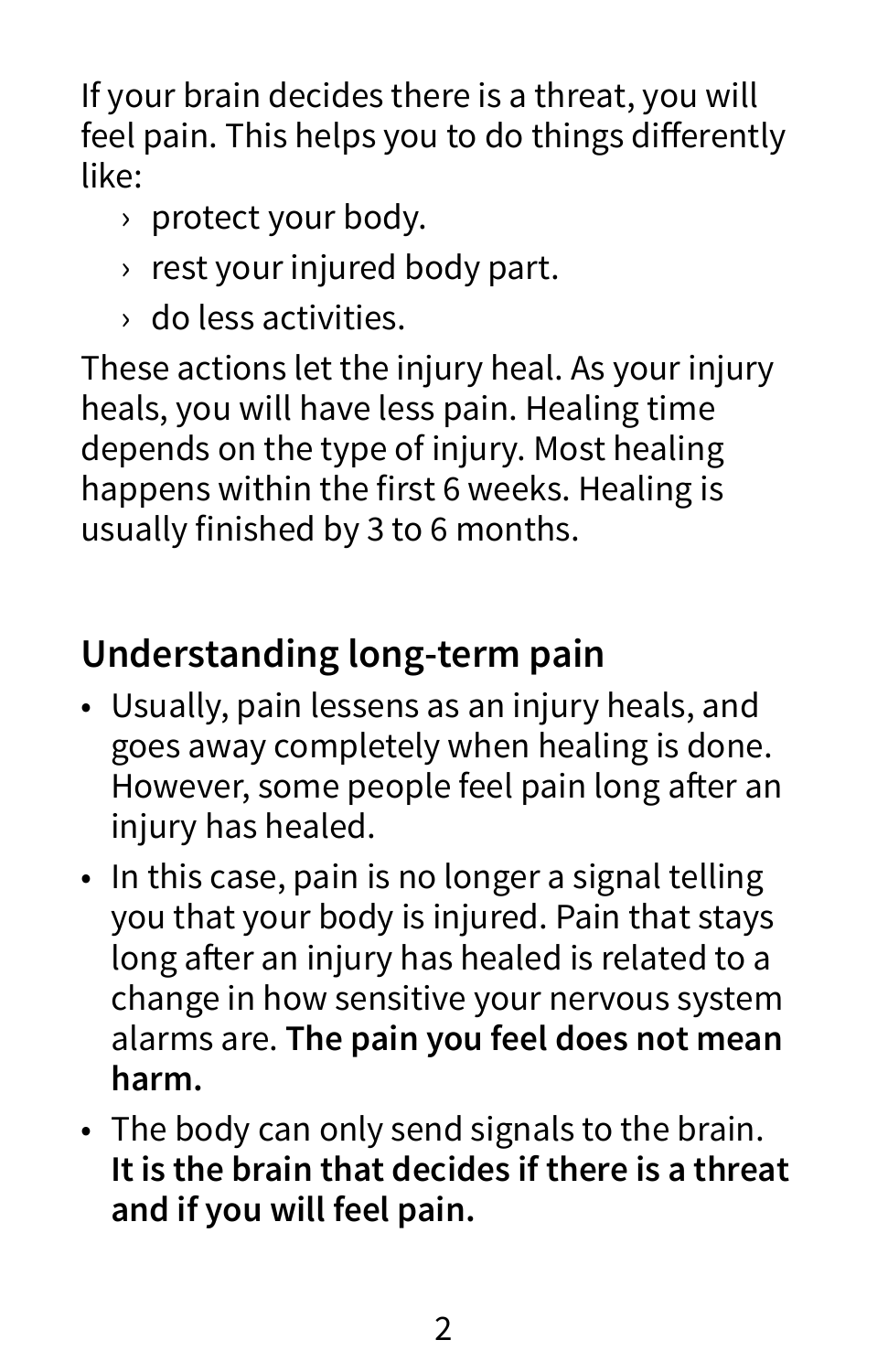- **There are many factors that can affect long-term pain. Your pain depends on how your brain interprets your situation.** The pain you feel is affected by:
	- $\rightarrow$  things you see, hear, smell, taste, and touch.
	- $\rightarrow$  things you say, think, and believe.
	- $\rightarrow$  things you do, places you go, and people in your life.
	- › things happening in your body.
- If your brain thinks there is a threat, **it may try to protect the body by causing**:
	- › Pain
	- › Muscle tension
	- › Muscle weakness
	- › Fatigue (tiredness)
	- › Dizziness
	- › Nausea (feeling sick to your stomach)
	- › Faster breathing and heart rate
	- $\rightarrow$  A change in thoughts and emotions
	- › And more
- The treatments for short-term and long-term pain are different. Short-term pain warns us that something is wrong with our body. The goal of treatment is to rest, do less activities, and find the injury.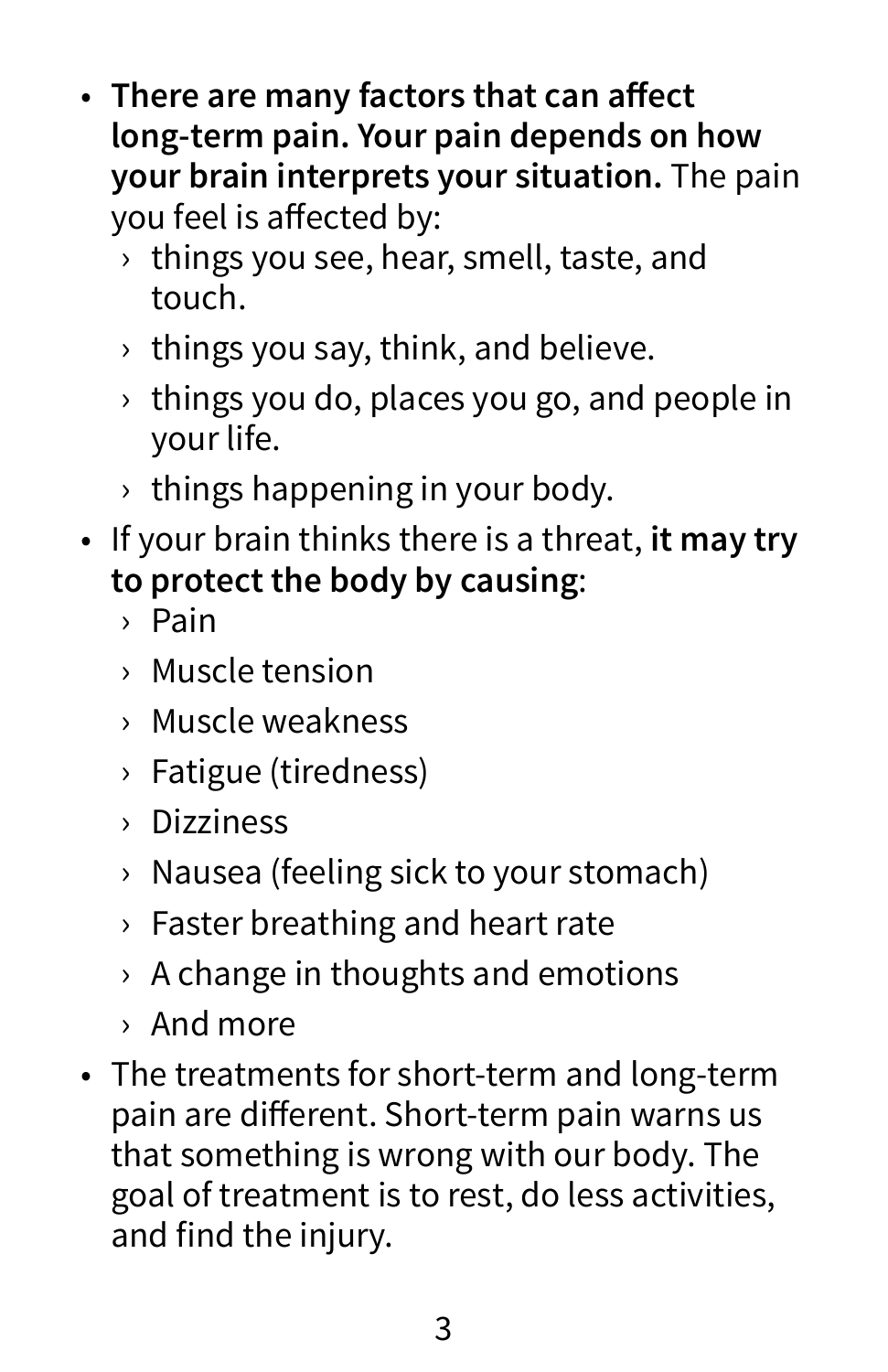• Long-term pain is not a symptom of injury. It is caused by a change in how sensitive your nervous system alarms are. The goal of treatment is to manage your pain and lower this sensitivity. When you live with long-term pain, **understanding the things that affect your pain can help you lessen it**.

#### **What can affect long-term pain?**

- To better understand long-term pain, it helps to know all of the things that can affect how you experience it. The messages sent from your body tissues to your brain can be changed by the messages sent from your brain. Your brain may cause more or less pain.
- The more your brain sees these things as a threat, the more pain you will feel and the more sensitive your alarm system will become. You may get caught in a cycle of pain and more nervous system sensitivity. This is called the cycle of sensitization. **Some sensitization goes away over time and some takes longer to go away.**
- **The good news is that you can change your nervous system.** You can help your brain change how you experience pain by knowing what makes it worse and what makes it better.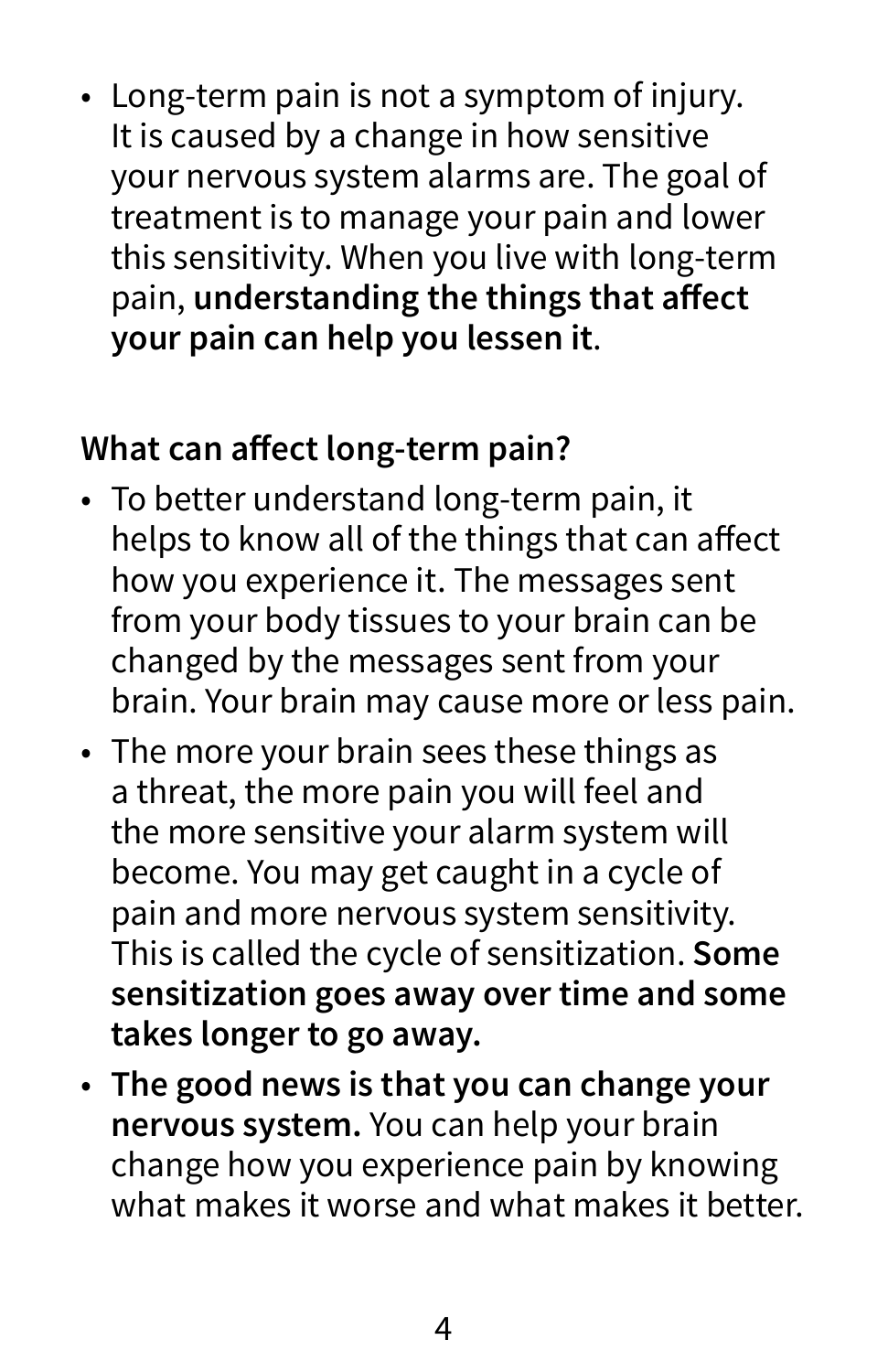- Things that may make your pain worse include:
	- › Stress
	- › Keeping negative feelings inside
	- › Doing too much
	- › Focusing on your pain
	- › Not being active
- Things that may make your pain better include:
	- $\rightarrow$  Activity pacing  $-$  For more info, see the *Pain and Pacing Daily Activities* pamphlet found here: https://libcat.nshealth.ca
	- › Relaxation exercises
	- › Being kind to yourself
	- › Exercise
	- › Sleep
- Having many tools and strategies (including physical, emotional, and mental) that you can use regularly can help you change how you experience pain and how sensitive your nervous system alarms are.

#### **What are your questions?**

**Please ask. We are here to help you.**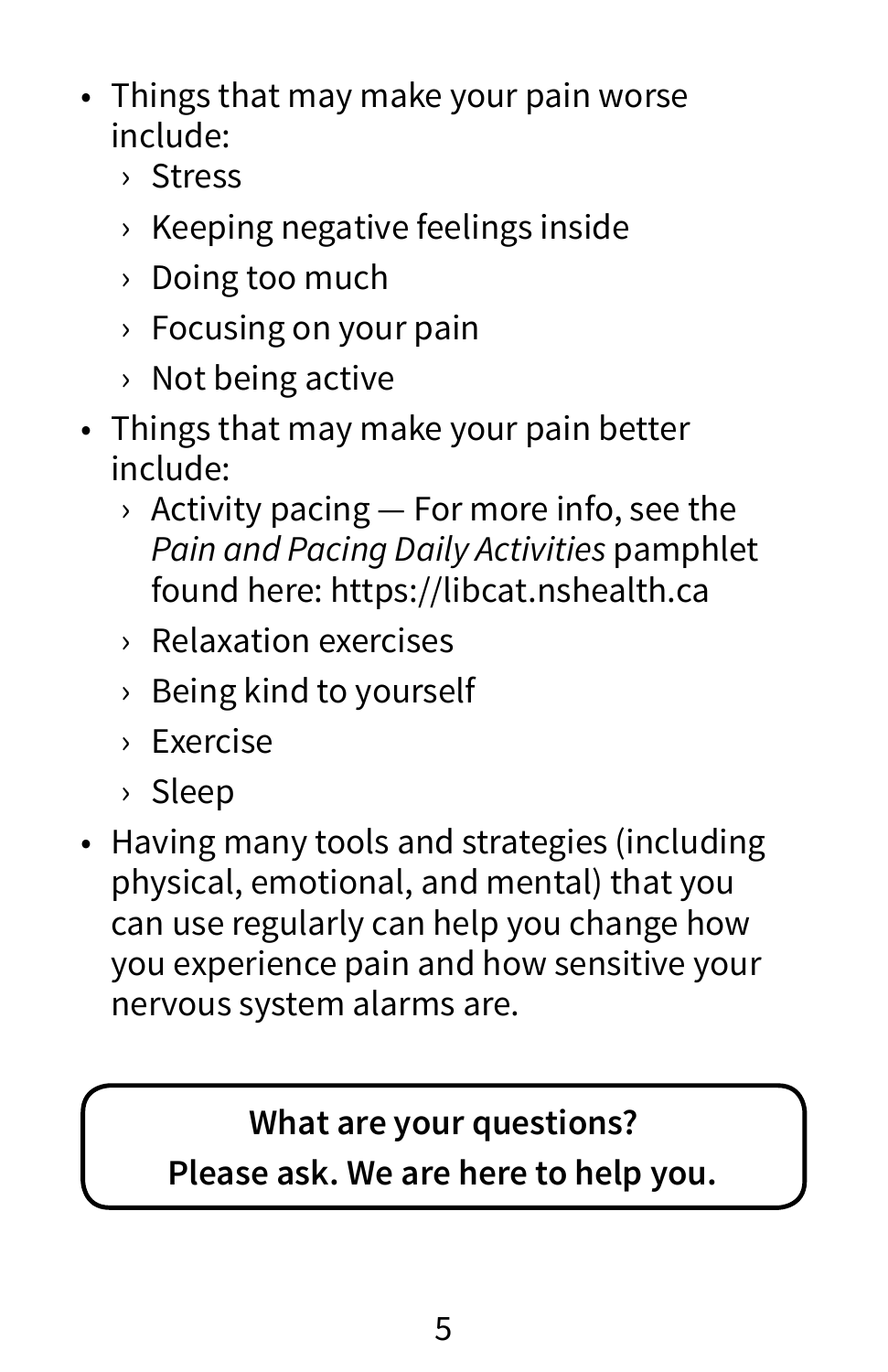| <b>Tool / Strategy</b> | How does it help<br>my pain? |
|------------------------|------------------------------|
|                        |                              |
|                        |                              |
|                        |                              |
|                        |                              |
|                        |                              |
|                        |                              |
|                        |                              |
|                        |                              |

**Examples of tools:** Magic Bag®, heating pad, ice pack, TENS machine, seat cushions, sleep pillows (like a body pillow, water pillow, memory foam pillow), walking poles, back brace, etc.

**Examples of strategies:** activity pacing, sleep routine, relaxation strategies (like imagery, progressive muscle relaxation), etc.